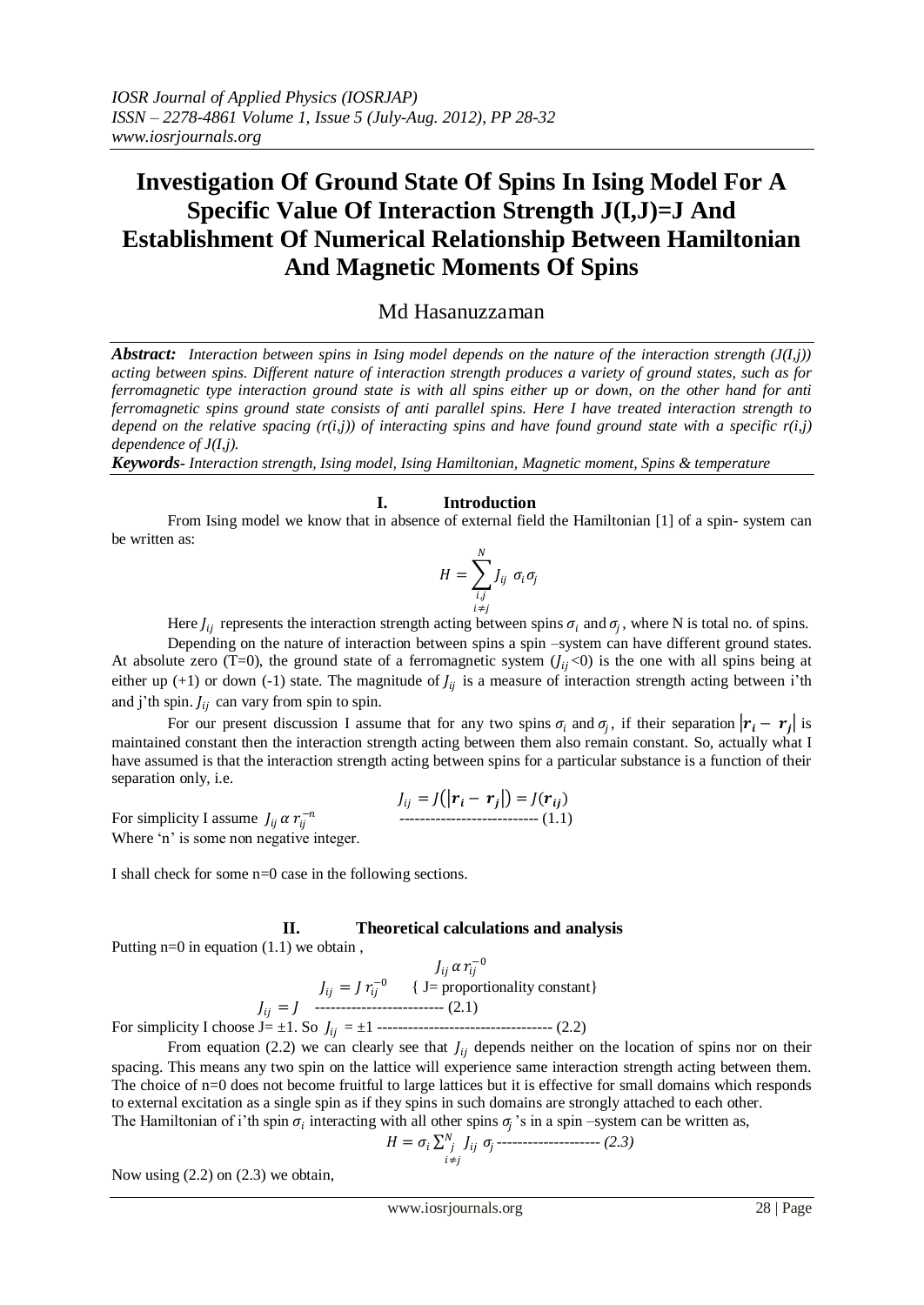$$
H = \pm \sigma_i \sum_{i \neq j}^{N} \sigma_j
$$
 \n
$$
\vdots
$$

In equation (2.4) '+' sign in r.h.s. stands for anti-terromagnetic interaction and '-' sign stands for ferromagnetic interaction. Further discussion on each of the cases has been done in the following subsections.

#### **2.1 Ferromagnetic case**

For ferromagnetic interaction equation (2.4) becomes,

$$
H_i = -\sigma_i \sum_{\substack{i=1 \ i \neq j}}^{N} \sigma_j
$$
  
\n
$$
= -\sigma_i (\sum_{\substack{i=1 \ i \neq j}}^{N} \sigma_j - \sigma_i)
$$
  
\n
$$
= -\sigma_i (m - \sigma_i) \qquad \{\text{where } m = \sum_{\substack{j=1 \ i \neq j}}^{N} \sigma_j; N = \text{ total no. of spins}\}
$$
  
\n
$$
= -\sigma_i m + \sigma_i^2
$$
  
\n
$$
= -\sigma_i m + 1 \qquad \{\text{As } \sigma_i^2 = 1\}
$$
  
\nTherefore,  
\n
$$
H_i = -\sigma_i m + 1 \qquad \text{Answer } (2.5)
$$

From equation (2.5) we see that minimum energy state for i'th spin is the one for which all spin is in the same state i.e. either all up(1) or all down(-1). This can be proved as follows,

If for 'N' no. of spins all spins are up then, m= $\sum_{j=1}^{N} \sigma_j$  $=\sum_{j}^{N} 1$  $\int_{-1}^{N}$  1= N and  $\sigma_i$ =1; hence from equation (2.5) we get,

Again if all the spins were down then m= -N and 
$$
\sigma_i
$$
 = -1; hence from equation (2.5) we get,

 $H_i = -(-1)(-N) + 1 = -N + 1$  ---------(2.7)

Equation (2.6) & (2.7) proves our previous inference. Since minimum energy state for any individual spin requires all other spins in the same state we can make one more inference that the ground state at absolute zero is the one for which all spins are in the same state.

The total Hamiltonian in this case can be calculated from equation (2.5) as follows,

$$
H = \sum_{i=1}^{N} H_i = -m \sum_{i=1}^{N} \sigma_i + \sum_{i=1}^{N} 1 = -m^2 + N
$$

(2.8)

Now, in the ground state  $m = \pm N$  at absolute zero; So from equation (2.8) we get,

 H = −N <sup>2</sup> + N ------------------------------------------------ (2.9) As soon as the temperature rises from absolute zero spin starts flipping and therefore the first term in the r.h.s. of equation (2.8) reduces. Therefore we may write the ground state Hamiltonian for a spin –system in equilibrium at temperature T as follows,

$$
H(T) = -m^2(T) + N
$$
 \n $\cdots$  \n $\cdots$  \n $\cdots$  \n $\cdots$  \n $\cdots$  \n $\cdots$  \n $\cdots$  \n $\cdots$  \n $\cdots$  \n $\cdots$  \n $\cdots$  \n $\cdots$  \n $\cdots$  \n $\cdots$  \n $\cdots$  \n $\cdots$  \n $\cdots$  \n $\cdots$  \n $\cdots$  \n $\cdots$  \n $\cdots$  \n $\cdots$  \n $\cdots$  \n $\cdots$  \n $\cdots$  \n $\cdots$  \n $\cdots$  \n $\cdots$  \n $\cdots$  \n $\cdots$  \n $\cdots$  \n $\cdots$  \n $\cdots$  \n $\cdots$  \n $\cdots$  \n $\cdots$  \n $\cdots$  \n $\cdots$  \n $\cdots$  \n $\cdots$  \n $\cdots$  \n $\cdots$  \n $\cdots$  \n $\cdots$  \n $\cdots$  \n $\cdots$  \n $\cdots$  \n $\cdots$  \n $\cdots$  \n $\cdots$  \n $\cdots$  \n $\cdots$  \n $\cdots$  \n $\cdots$  \n $\cdots$  \n $\cdots$  \n $\cdots$  \n $\cdots$  \n $\cdots$  \n $\cdots$  \n $\cdots$  \n $\cdots$  \n $\cdots$  \n $\cdots$  \n $\cdots$  \n $\cdots$  \n $\cdots$  \n $\cd$ 

#### **2.2 Anti ferromagnetic case**

Equation (2.4 ), for anti ferromagnetic interaction takes the following form,

$$
H_i = \sigma_i \sum_{\substack{i=1 \ i \neq j}}^{N} \sigma_j
$$
   
 (2.11)

In this case we have to treat even no. of spins and odd no. of spins distinctly. Because for even no. of spins with ground state being nearby spins in anti parallel formation net magnetic moment is zero while for odd no. of spins the same is one non vanishing spin which may be either up or down. Both cases are treated separately in the following subsections.

#### **2.2.1 Even no. of spins**

In this case we get from equation (2.11) that,

$$
H_i = \sigma_i \sum_{\substack{i=1 \ i \neq j}}^{N} \sigma_j
$$
  
=  $\sigma_i (\sum_{j=1}^{N} \sigma_j - \sigma_i)$  (2.12)  
=  $\sigma_i (0 - \sigma_i)$  {Since N= even ; pairs of spins cancel each other}

Therefore,

Total Hamiltonian of the system in this case is,  
\n
$$
H_i = -\sigma_i^2 = -1
$$
 1 2.13)  
\n
$$
H = \sum_{i=1}^{N_i} H_i = \sum_{i=1}^{N_i} (-1) = -N
$$
 2.13)

 $H = \sum_{i=1}^{N} H_i = \sum_{i=1}^{N} (-1) = -N$  -------------------(2.14)

Above equation is valid at absolute zero only. Above absolute zero the term  $\sum_{j=1}^{N} \sigma_j$ , in equation (2.12) does not =1 become zero as anti ferromagnetic alignment is gradually lost as temperature is increased from absolute zero.

Say at temperature T,  $\sum_{j}^{N} \sigma_j = x(T)$ =1 . Hence from 2.12 we get,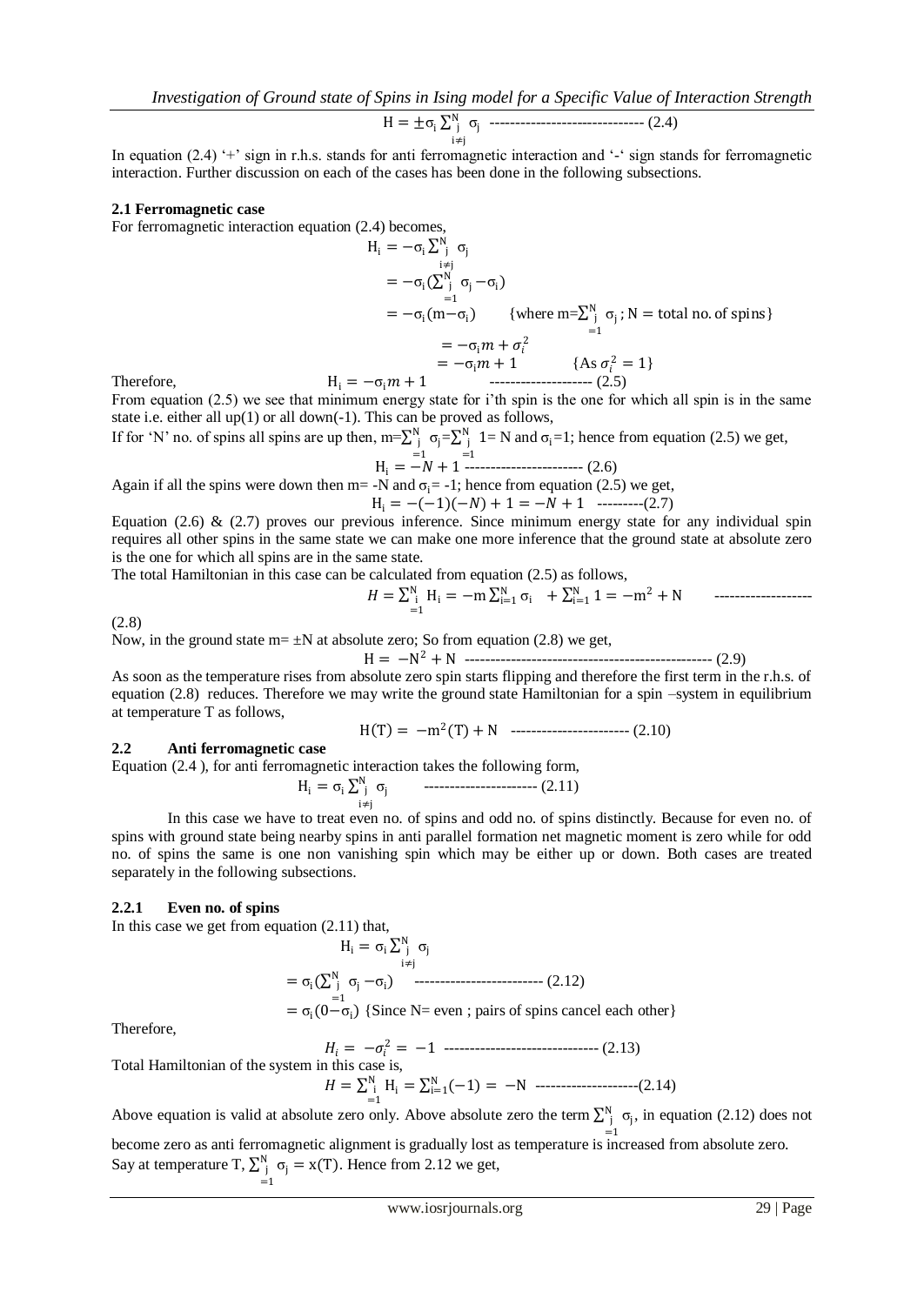*Investigation of Ground state of Spins in Ising model for a Specific Value of Interaction Strength* 

$$
H_i = \sigma_i (x(T) - \sigma_i)
$$
  
=  $\sigma_i x(T) - \sigma_i^2$   
=  $\sigma_i x(T) - 1$ 

So, at T, total Hamiltonian becomes

$$
H = \sum_{i=1}^{N} H_i = x(T) \sum_{i=1}^{N} \sigma_i - \sum_{i=1}^{N} 1
$$
  

$$
H = \sum_{i=1}^{N} H_i = x^2(T) - N
$$
................. (2.15)

## **2.2.2 Odd no. of spins**

In this case we get from equation (2.11) that,

$$
H_i = \sigma_i \sum_{\substack{i=1 \ i \neq j}}^{N} \sigma_j
$$
  
=  $\sigma_i (\sum_{j=1}^{N} \sigma_j - \sigma_i)$   
=  $\sigma_i (y - \sigma_i)$  { y=±1; y is the non vanishing spin at ground state at absolute zero}  
=  $\sigma_i y - \sigma_i^2$ 

Therefore,

 $H_i = \sigma_i y - 1$  --------------------------- (2.16)

Total Hamiltonian is,

$$
H = \sum_{i=1}^{N} H_i = y \sum_{i=1}^{N} \sigma_i - \sum_{i=1}^{N} 1
$$
  
H = y<sup>2</sup> - N = 1 - N (2.17) {as y=±1 so y<sup>2</sup>=1}

Above equation is satisfied at absolute zero only. As temperature rises above the value  $y=\pm 1$  does not hold because flipping of spins occur generating more non vanishing spins. So at temperature T, equation (2.17) can be redefined as follows,

$$
H(T) = y^2(T) - N
$$
 \n
$$
= (2.18)
$$

Here y(T) is the no. of non vanishing spins upon summation over spin –system at temperature T.

## **III. Validity check of theoretical analysis via computer simulation**

To check the validity of equations depicting the relationship between total Hamiltonian and magnetic moment for different cases as discussed in section II, I performed a number of Monte Carlo simulations[2] using Metropolis algorithm[2] with two dimensional square lattices of different sizes and found the fore said equations to be correct. For the sake of completeness, here I am giving some of the results in tabular form for each case and discussing the results.  $T<sub>1</sub>$ 

| rabie i      |               |                |                 |         |     |              |  |
|--------------|---------------|----------------|-----------------|---------|-----|--------------|--|
| Lattice size | Interaction   | Temperature(T) | Simulated       | M(T)    | N   | Calculated   |  |
|              | type          |                | value of $H(T)$ |         |     | value<br>of  |  |
|              |               |                |                 |         |     | H(T)<br>from |  |
|              |               |                |                 |         |     | theory using |  |
|              |               |                |                 |         |     | simulated    |  |
|              |               |                |                 |         |     | value<br>of  |  |
|              |               |                |                 |         |     | M(T)         |  |
|              |               |                |                 |         |     |              |  |
|              |               |                |                 |         |     | $H(T) =$     |  |
|              |               |                |                 |         |     | $-m^2(T) +$  |  |
|              |               |                |                 |         |     | N            |  |
| 20x20        | Ferromagnetic | $\Omega$       | $-159600$       | $±$ 400 | 400 | $-159600$    |  |
| 20x20        | Ferromagnetic | 100            | $-159600$       | $±$ 400 | 400 | $-159600$    |  |
| 20x20        | Ferromagnetic | 200            | $-148596$       | $±$ 386 | 400 | $-148596$    |  |
| 20x20        | Ferromagnetic | 300            | $-107184$       | ± 328   | 400 | $-107184$    |  |
| 20x20        | Ferromagnetic | 350            | $-81396$        | ± 286   | 400 | $-81396$     |  |
| 20x20        | Ferromagnetic | 420            | $-10004$        | ± 102   | 400 | $-10004$     |  |

In Table 1, equality of column 4 and column 7 establishes the agreement of theory and simulations for ferromagnetic interactions.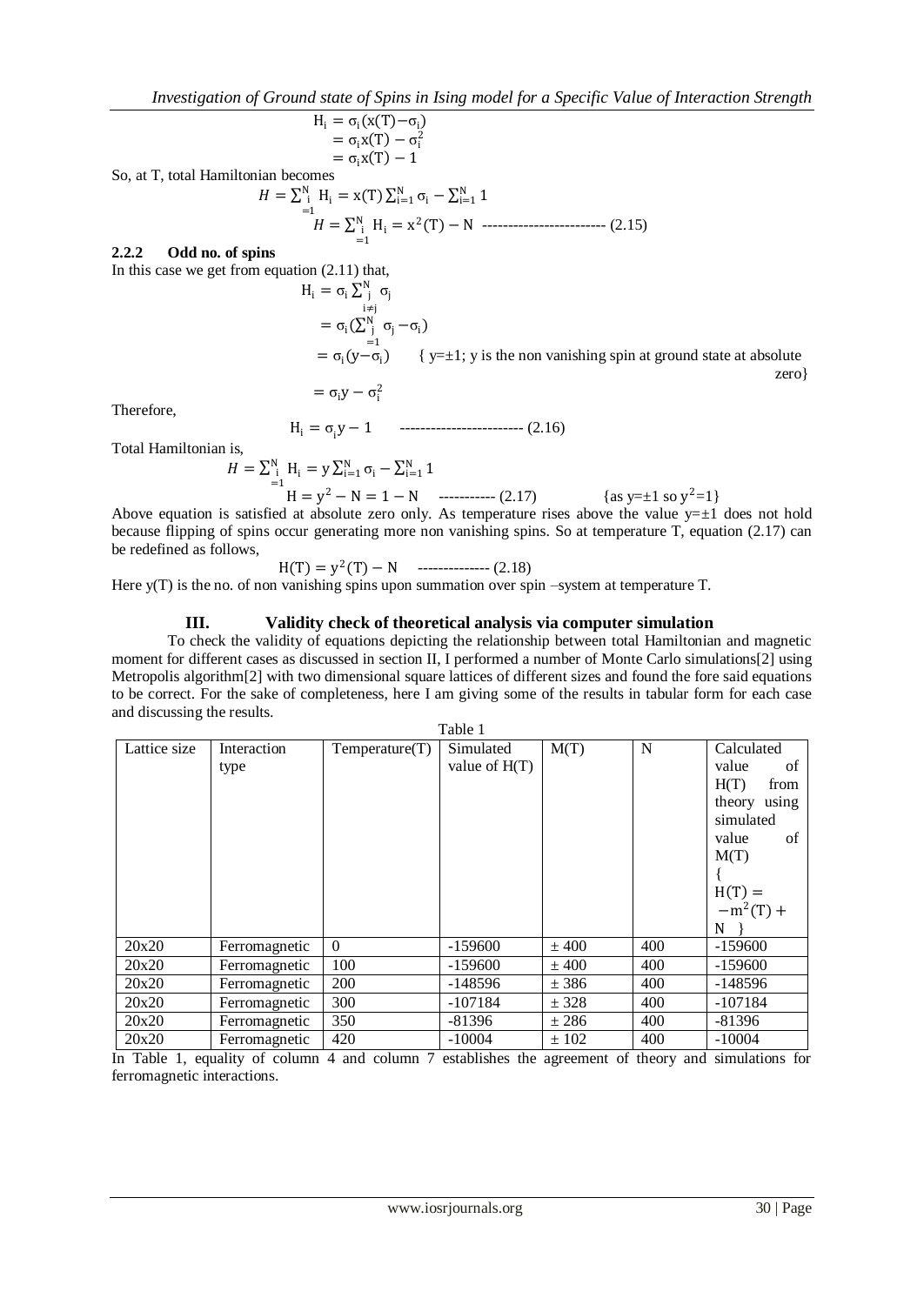| Table 2      |                       |                |                                  |         |     |                                                                                                                   |  |
|--------------|-----------------------|----------------|----------------------------------|---------|-----|-------------------------------------------------------------------------------------------------------------------|--|
| Lattice size | Interaction type      | Temperature(T) | Simulated<br>value<br>of<br>H(T) | X(T)    | N   | Calculated<br>value of $H(T)$<br>from<br>theory<br>using simulated<br>value of $x(T)$<br>$H(T) =$<br>$x^2(T) - N$ |  |
| 20x20        | Anti<br>ferromagnetic | $\Omega$       | $-400$                           | $\pm 0$ | 400 | $-400$                                                                                                            |  |
| 20x20        | Anti<br>ferromagnetic | 100            | $-336$                           | $\pm 8$ | 400 | $-336$                                                                                                            |  |
| 20x20        | Anti<br>ferromagnetic | 200            | $-384$                           | ±4      | 400 | $-384$                                                                                                            |  |
| 20x20        | Anti<br>ferromagnetic | 300            | $-384$                           | ±4      | 400 | $-384$                                                                                                            |  |
| 20x20        | Anti<br>ferromagnetic | 3000           | 276                              | ±26     | 400 | 276                                                                                                               |  |

In Table 2, equality of column 4 and column 7 establishes the agreement of theory and simulations for anti ferromagnetic interactions with even no. of spins.

| Table 3      |                       |                |                                  |          |     |                                                                                                                   |
|--------------|-----------------------|----------------|----------------------------------|----------|-----|-------------------------------------------------------------------------------------------------------------------|
| Lattice size | Interaction<br>type   | Temperature(T) | Simulated<br>of<br>value<br>H(T) | y(T)     | N   | Calculated<br>value of $H(T)$<br>from<br>theory<br>using simulated<br>value of $y(T)$<br>$H(T) =$<br>$y^2(T) - N$ |
| 21x21        | Anti<br>ferromagnetic | $\theta$       | $-440$                           | $\pm 1$  | 441 | $-440$                                                                                                            |
| 21x21        | Anti<br>ferromagnetic | 100            | $-432$                           | $\pm 3$  | 441 | $-432$                                                                                                            |
| 21x21        | Anti<br>ferromagnetic | 1000           | $-320$                           | $\pm$ 11 | 441 | $-320$                                                                                                            |

In Table 2, equality of column 4 and column 7 establishes the agreement of theory and simulations for anti ferromagnetic interactions with odd no. of spins.

## **3.1 Nature of H vs N curves for different cases**

In this subsection I have presented nature of Hamiltonian vs system size curve graphically by simulating two dimensional lattices of different sizes for different cases as discussed in above sections.



Figure 1: For ferromagnetic interaction at T=0